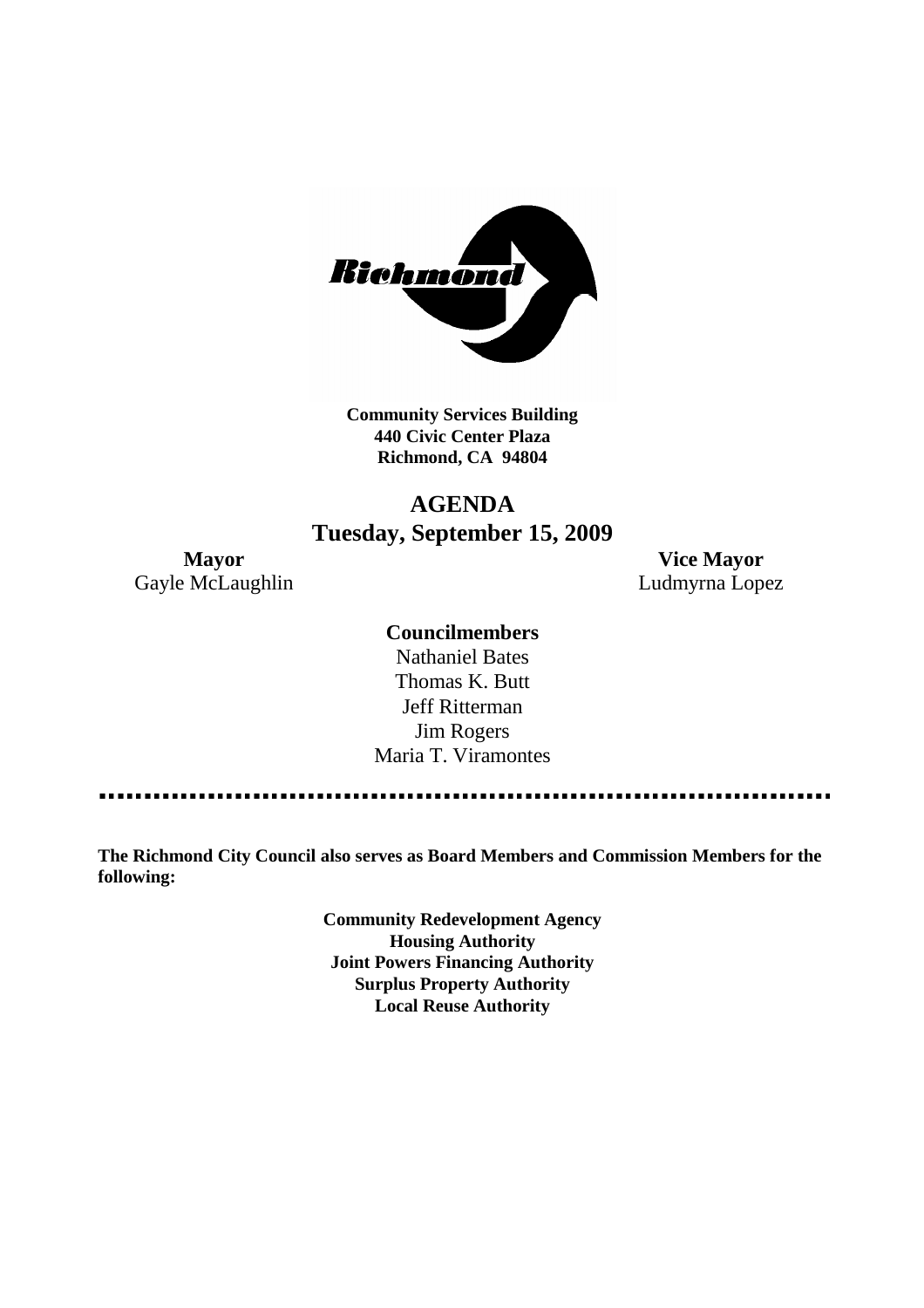# **MEETING PROCEDURES**

The City of Richmond encourages community participation at its City Council meetings and has established procedures that are intended to accommodate public input in a timely and time-sensitive way. As a courtesy to all members of the public who wish to participate in City Council meetings, please observe the following procedures:

**PUBLIC COMMENT ON AGENDA ITEMS:** Anyone who desires to address the City Council on items appearing on the agenda must complete and file a pink speaker's card with the City Clerk **prior** to the City Council's consideration of the item. Once the City Clerk has announced the item and discussion has commenced, no person shall be permitted to speak on the item other than those persons who have submitted their names to the City Clerk. Your name will be called when the item is announced for discussion. **Each speaker will be allowed TWO (2) MINUTES to address the City Council on NON-PUBLIC HEARING items listed on the agenda.**

**OPEN FORUM FOR PUBLIC COMMENT:** Individuals who would like to address the City Council on matters not listed on the agenda or on **Presentations, Proclamations and Commendations, Report from the City Attorney, or Reports of Officers** may do so under Open Forum. All speakers must complete and file a pink speaker's card with the City Clerk **prior** to the commencement of Open Forum. **The amount of time allotted to individual speakers shall be determined based on the number of persons requesting to speak during this item. The time allocation for each speaker will be as follows: 15 or fewer speakers, a maximum of 2 minutes; 16 to 24 speakers, a maximum of 1 and one-half minutes; and 25 or more speakers, a maximum of 1 minute.**

### **SPEAKERS ARE REQUESTED TO OCCUPY THE RESERVED SEATS IN THE FRONT ROW BEHIND THE SPEAKER'S PODIUM AS THEIR NAME IS ANNOUNCED BY THE CITY CLERK.**

**CONSENT CALENDAR:** Consent Calendar items are considered routine and will be enacted, approved or adopted by one motion unless a request for removal for discussion or explanation is received from the audience or the City Council. A member of the audience requesting to remove an item from the Consent Calendar must complete and file a speaker's card with the City Clerk **prior to the City Council's consideration of Item C, Agenda Review.** An item removed from the Consent Calendar may be placed anywhere on the agenda following the City Council's agenda review.

*The City Council's adopted Rules of Procedure recognize that debate on policy is healthy; debate on personalities is not. The Chairperson has the right and obligation to cut off discussion that is too personal, too loud, or too crude.*

**\*\*\*\*\*\*\*\*\*\*\*\*\*\*\*\*\*\*\*\*\*\*\*\*\*\*\*\*\*\*\*\*\*\*\*\*\*\*\*\*\*\*\*\*\*\*\*\*\*\*\*\*\*\*\*\*\*\***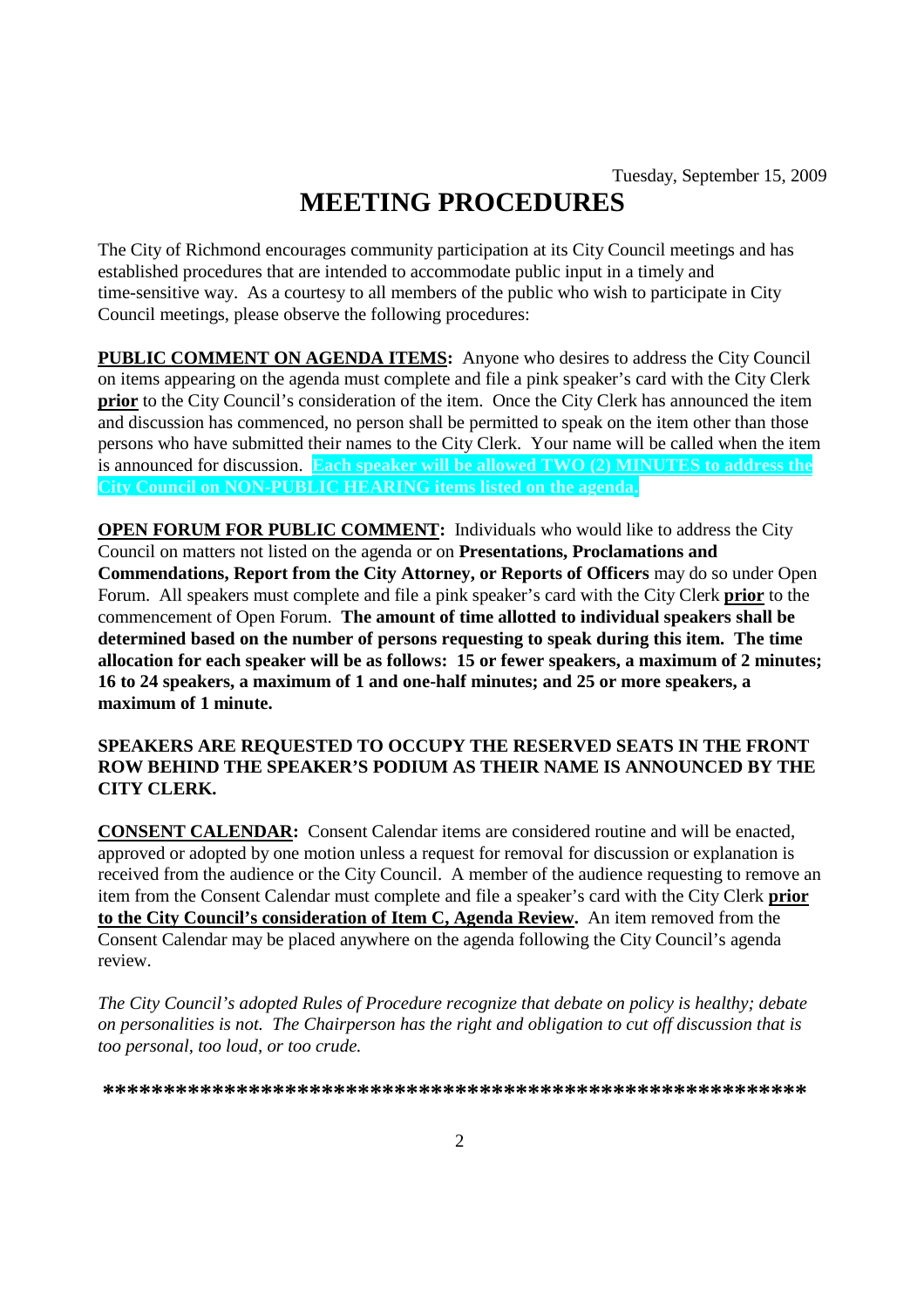Tuesday, September 15, 2009

# **EVENING OPEN SESSION**

5:00 p.m.

# **A. ROLL CALL**

# **B. PUBLIC COMMENT**

# **C. ADJOURN TO CLOSED SESSION**

# **CLOSED SESSION**

Shimada Room of the Community Services Building

# **A. CITY COUNCIL**

### **A-1.** CONFERENCE WITH LEGAL COUNSEL - EXISTING LITIGATION (Subdivision [a] of Government Code Section 54956.9):

Herson vs. City of Richmond

United Trustees Association vs. City of Richmond

Citizens for East Shore Parks vs. City of Richmond

Martin vs. City of Richmond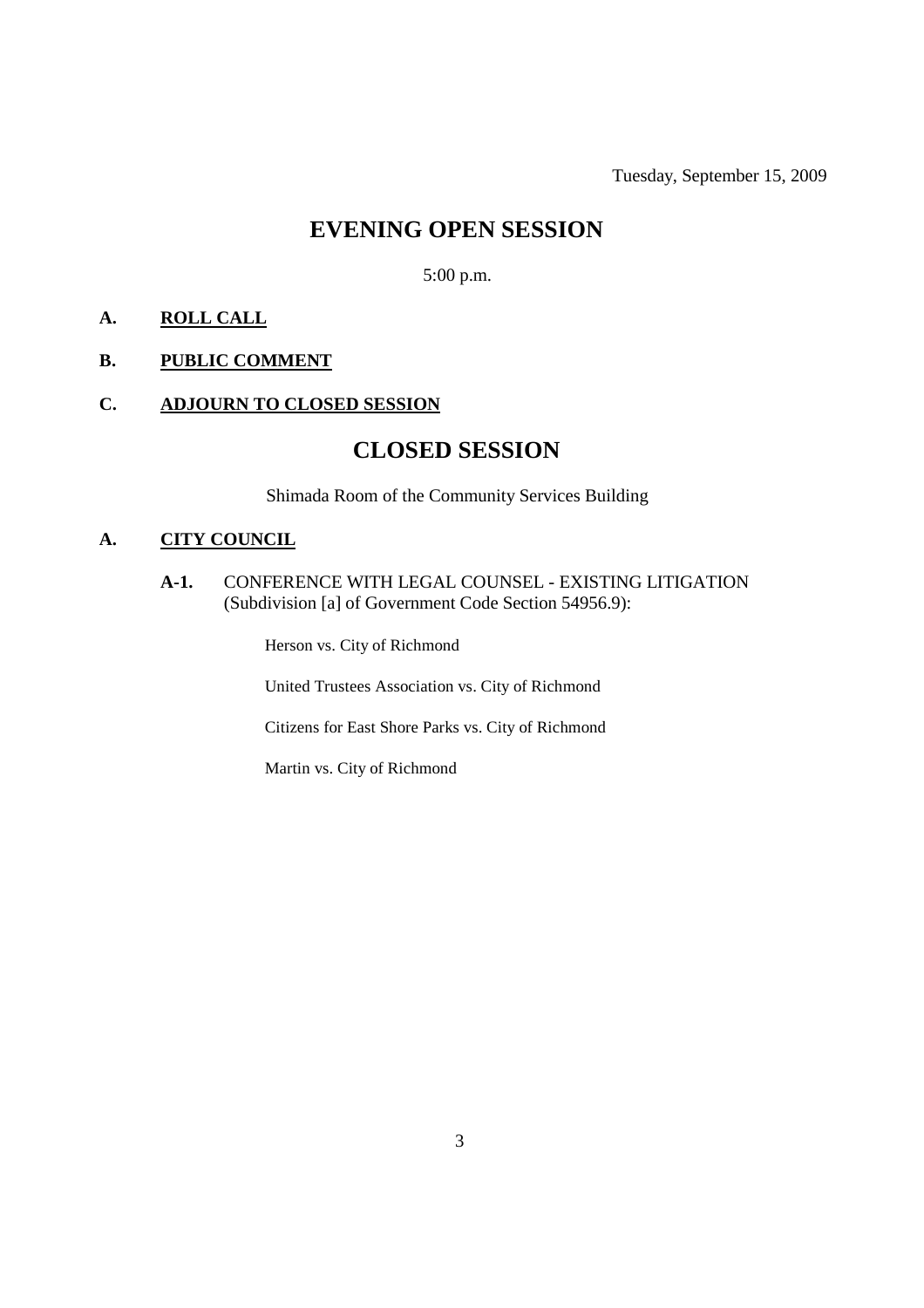# **JOINT MEETING OF THE JOINT POWERS FINANCING AUTHORITY/RICHMOND CITY COUNCIL**

6:20 p.m.

### **PLEDGE TO THE FLAG**

**A. ROLL CALL**

### **B. STATEMENT OF CONFLICT OF INTEREST**

- **C. CONSENT CALENDAR**
	- **C-1.** ADOPT the following resolutions: (1) a resolution of the City Council authorizing the execution and delivery of an interest rate swap agreement in connection with the Richmond Joint Powers Financing Authority Lease Revenue Bonds, and authorizing the taking of all necessary actions in connection therewith; and (2) a resolution of the Richmond Joint Powers Financing Authority authorizing the execution and delivery of an interest rate swap agreement in connection with its Lease Revenue Bonds, and authorizing the taking of all necessary actions therewith - Finance Department (Jim Goins, 620- 6740).

### **D. ADJOURNMENT**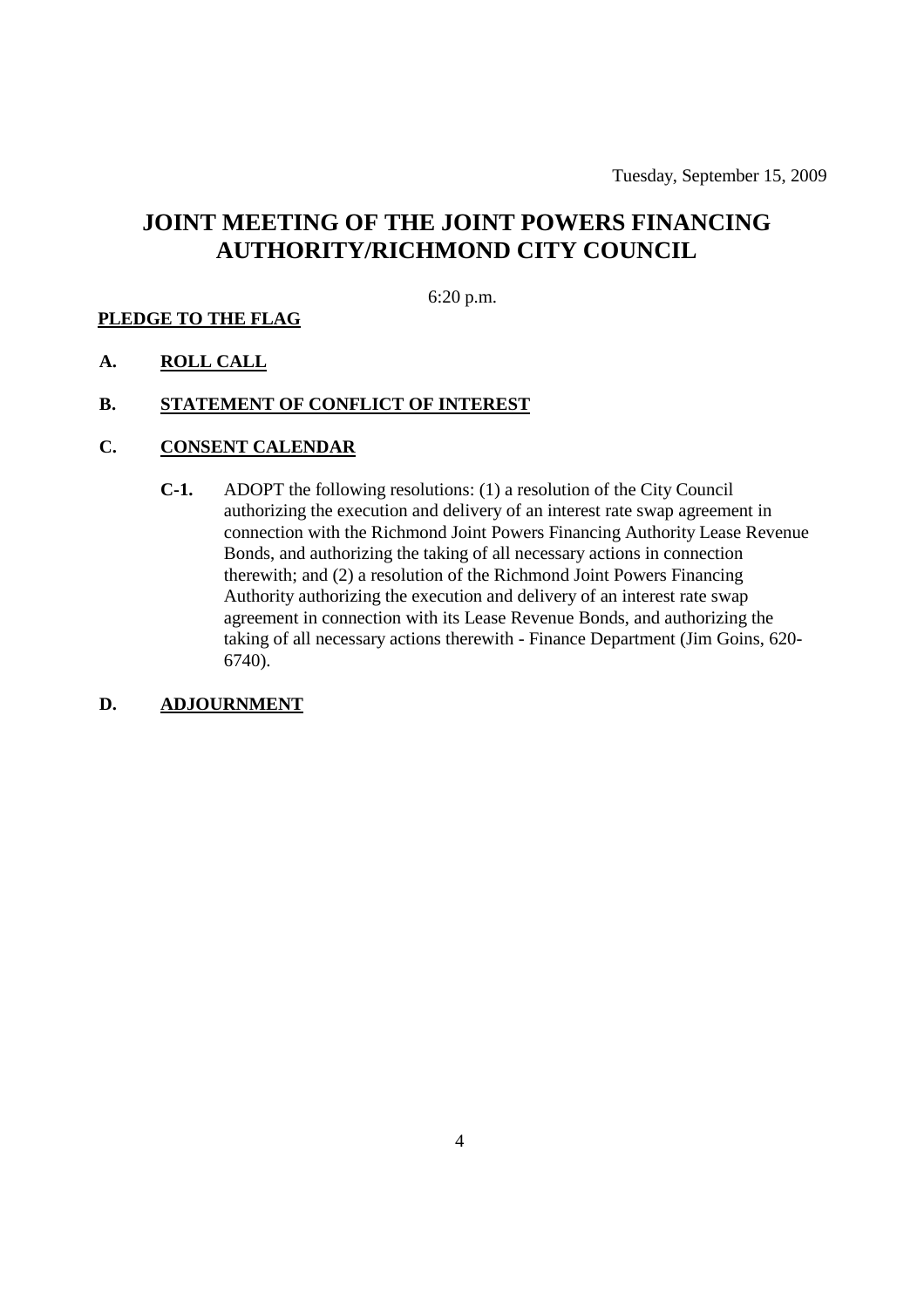# **JOINT MEETING OF THE RICHMOND REDEVELOPMENT AGENCY/RICHMOND CITY COUNCIL**

### 6:30 p.m.

### **A. ROLL CALL**

### **B. STATEMENT OF CONFLICT OF INTEREST**

### **C. OPEN FORUM FOR PUBLIC COMMENT**

### **D. AGENDA REVIEW**

#### **E. PRESENTATIONS, PROCLAMATIONS, AND COMMENDATIONS**

- **E-1.** Declare September 21-27, 2009, as Fall Prevention Awareness Week in the City of Richmond - Mayor McLaughlin (620-6503).
- **E-2.** Hear a report on the 2009 Juneteenth Festivities Councilmember Bates (620- 6581).

### **F. REPORT FROM THE CITY ATTORNEY OF FINAL DECISIONS MADE AND NON-CONFIDENTIAL DISCUSSIONS HELD DURING CLOSED SESSION**

### **G. REDEVELOPMENT AGENCY BOARD CONSENT CALENDAR**

- **G-1.** ADOPT a resolution authorizing the execution of a contract with Questa Engineering Corporation in an amount not to exceed \$97,845 for landscape design services associated with the Bay Trail in Marina Bay for a term of July 1, 2009, through December 31, 2009 - Richmond Community Redevelopment Agency (Steve Duran 307-8140).
- **G-2.** ADOPT a resolution authorizing the executive director to execute a contract with DP Security, LLC in an amount not to exceed \$85,672 for security services throughout the Harbour 11-A Project Area covered by the Marina Bay Master Agreement for a term of September 1, 2009, through December 31, 2009 - Richmond Community Redevelopment Agency (Steve Duran 307-8140).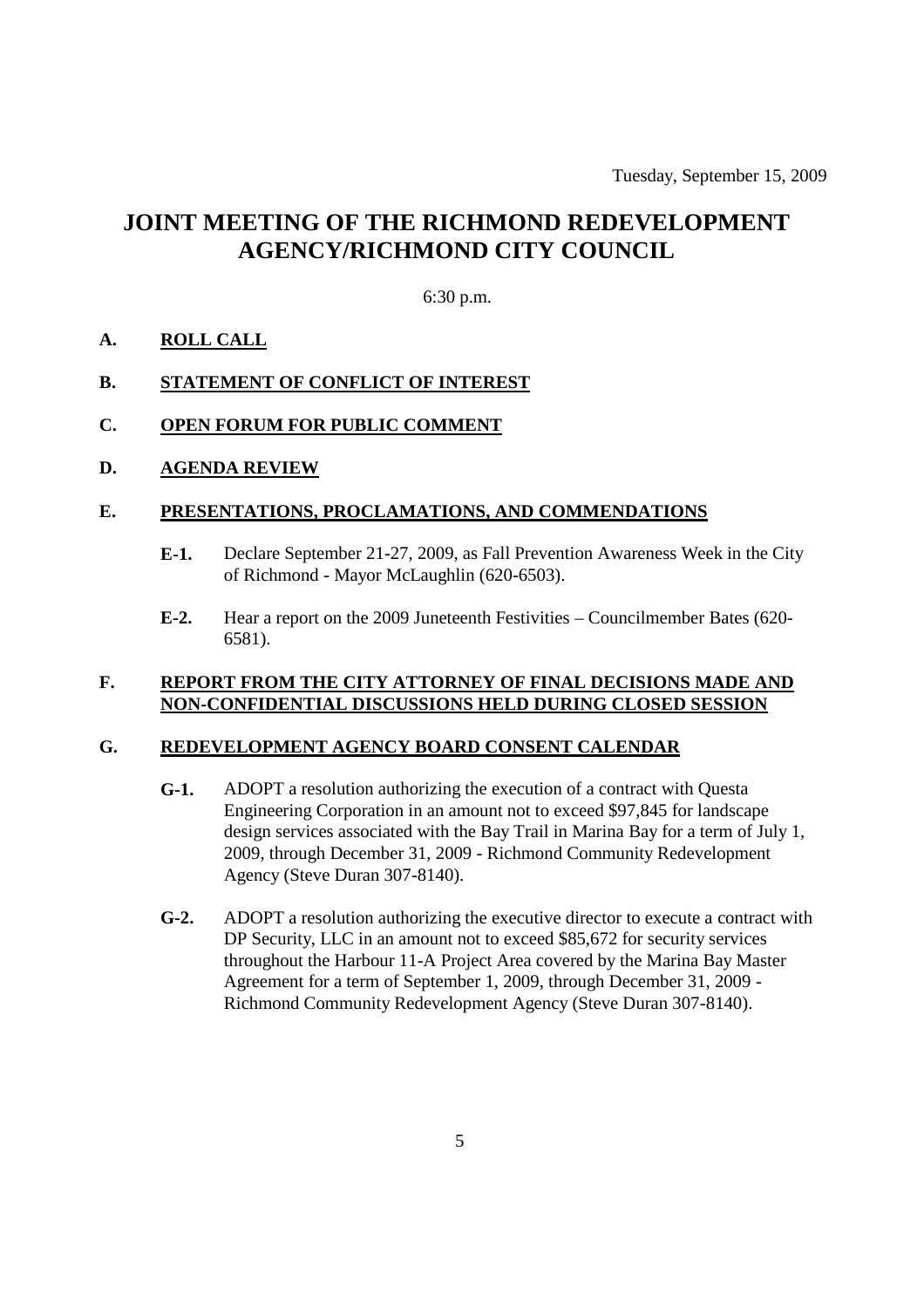**G-3.** ADOPT a resolution authorizing the executive director to enter into a third amendment to the Disposition and Development Agreement (DDA) between the Agency and Community Housing Development Corporation of North Richmond (CHDC) for the purpose of: (1) approving the assignment of the DDA from CHDC to the developer; (2) transferring 249 2nd Street to the developer upon receipt of commitments for at least 95% of the development financing sources; and (3) authorizing the executive director to execute any and all necessary documents to carry out these actions - Richmond Community Redevelopment Agency (Steve Duran 307-8140).

# **H. CITY COUNCIL CONSENT CALENDAR**

- **H-1.** APPROVE Contract Amendment No. 3 in the amount of \$50,000, not to exceed a total contract amount of \$125,000, to Downey Brand law firm for the legal review of the requirements in the Baykeeper Settlement Agreement, including legal reviews required by the Regional Water Quality Control Board and/or the California Water Quality Control Board as they pertain to any Clean-up and Abatement Orders (CAOs) issued by either regulatory agency (this item was reviewed and recommended for approval by the Finance Committee at its September 8, 2009, meeting) - Engineering Services (Rich Davidson 307-8105).
- **H-2.** APPROVE Contract Amendment No. 2 with Gordon and Rees, Attorneys, in an amount not to exceed \$325,000 for continued legal services associated with the City's Wastewater Operations, bringing the total amount of the contract to \$825,000 (this item was reviewed and recommended for approval by the Finance Committee at its September 8, 2009, meeting) - Engineering Services (Rich Davidson 307-8105).
- **H-3.** ADOPT a resolution accepting grant funds from the California Department of Fish and Game, Office of Spill Prevention and Response and APPROVE the purchase of oil spill response equipment from Global Diving & Salvage, Inc. - Fire Department (Chief Michael Banks 307-8041).
- **H-4.** APPROVE a contract with the Local Government Commission (LGC), a nonprofit organization, in the amount of \$263,849 to develop the City's Community Driven Pedestrian Plan funded by a California Department of Transportation Environmental Justice Transportation Planning Grant (this item was reviewed and recommended for approval by the Finance Committee at its September 8, 2009, meeting) - Engineering Services (Rich Davidson 307-8105).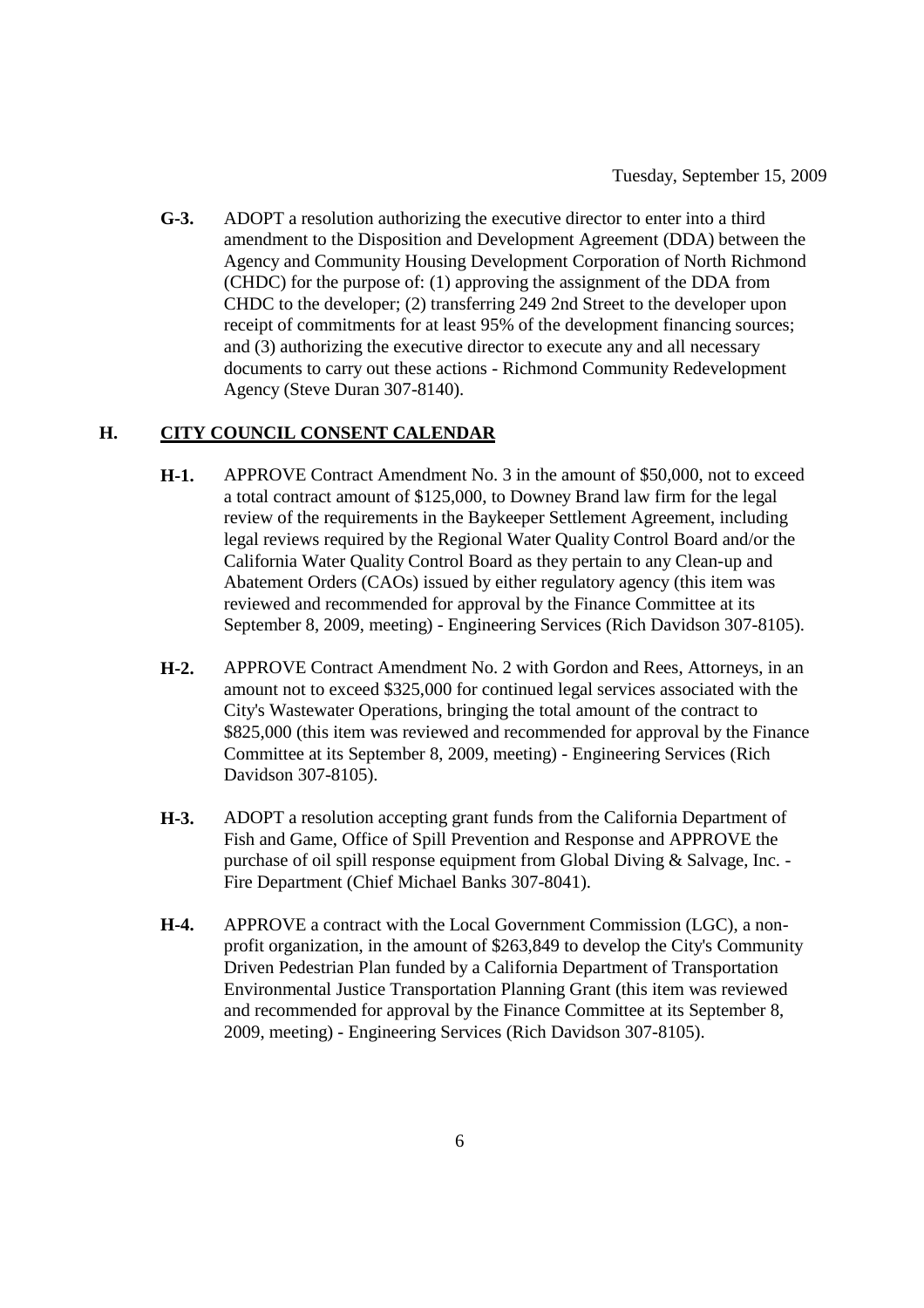- **H-5.** APPROVE an additional payment in the amount of \$60,819.20 to the Burlington Northern Santa Fe (BNSF) Railway Company, bringing the total payments to \$204,885.87, for the installation of signal equipment known as "Constant Warning Time" on Ohio Avenue (this item was reviewed and recommended for approval by the Finance Committee at its September 8, 2009, meeting) - Engineering Services (Rich Davidson 307-8105).
- **H-6.** APPROVE a construction contract with Gallagher & Burk, Inc. in the amount of \$3,522,166, with a contingency and reserve not to exceed \$445,834, for the construction of Carlson Boulevard Improvement Project (this item was reviewed and recommended for approval by the Finance Committee at its September 8, 2009, meeting) – Engineering Services (Rich Davidson 307-8105).
- **H-7.** AUTHORIZE removal of deed restrictions on court property located at 100 37th Street in the City of Richmond pursuant to the request by the State Public Works Board - City Attorney's Office (Randy Riddle 620-6509).
- **H-8.** APPROVE Contract Amendment No. 1 with West Bay Builders, Inc. in an amount not to exceed \$2,900,000 for the construction of phase II of the renovation of the Richmond Natatorium, bringing the total amount to \$6,891,000. With this amendment in place, the entire project will be completed by December 31, 2009, (this item was reviewed and recommended for approval by the Finance Committee at its September 8, 2009, meeting) - Engineering Services (Rich Davidson 307-8105).
- **H-9.** ADOPT a resolution authorizing the Finance Department to offer an amnesty program for the business license tax in an effort to enhance recovery of delinquent business license tax payments - Finance Department (James Goins 620-6740).
- **H-10.** APPROVE Contract Amendment No. 4 with Todd Jersey Architecture in an amount not to exceed \$200,000 to provide the necessary architectural and construction administration services to close out the renovation of the Richmond Natatorium by December 31, 2009, bringing the total contract amount to \$651,000 (this item was reviewed and recommended for approval by the Finance Committee at its September 8, 2009, meeting) - Engineering Services (Rich Davidson 307-8105).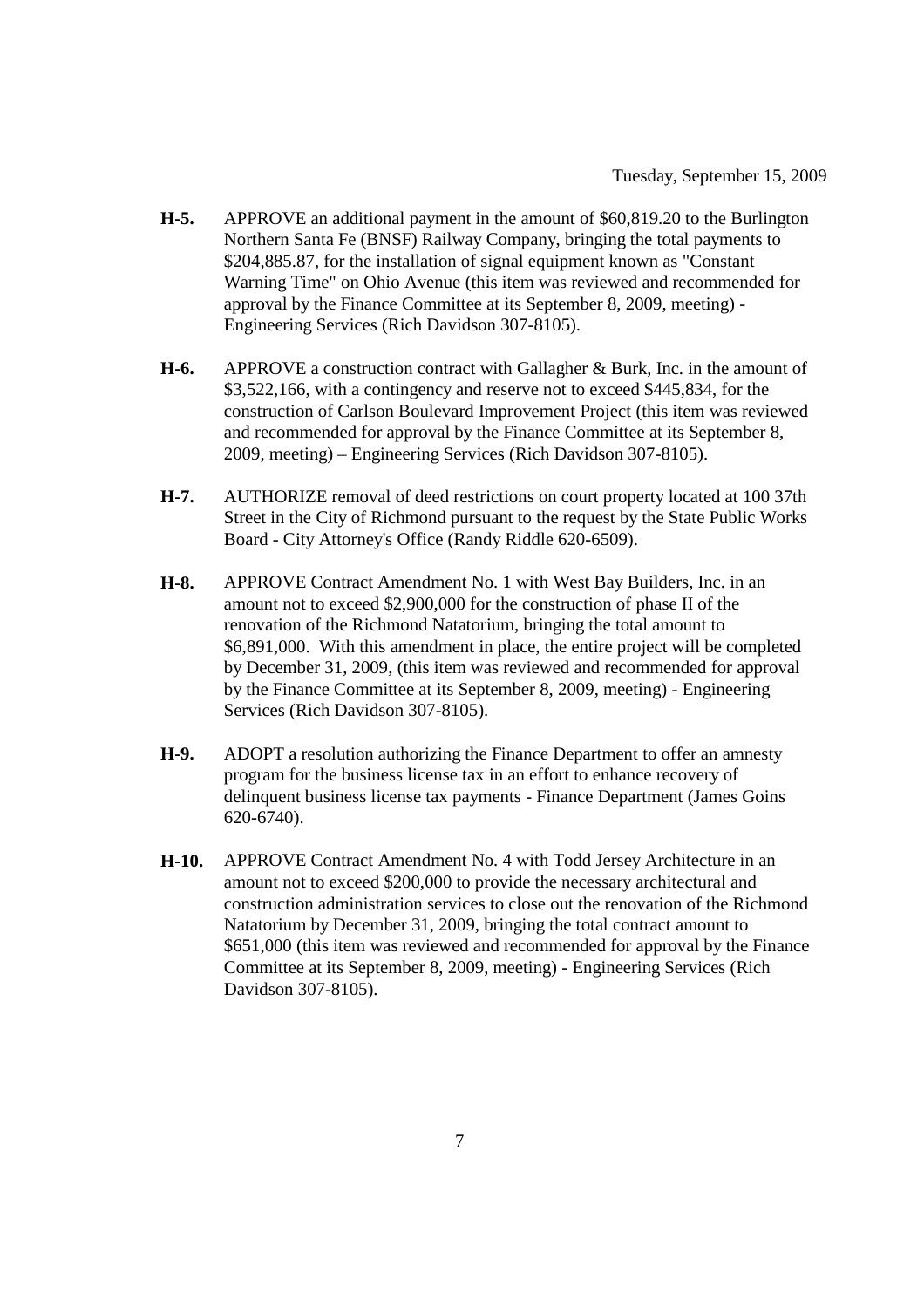- **H-11.** APPROVE on-call land surveying consultant service contracts with RBF Consulting and with Kister, Savio & Rei, Inc., each in an amount not to exceed \$200,000 over a three-year period (this item was reviewed and recommended for approval by the Finance Committee at its September 8, 2009, meeting) - Engineering Services (Rich Davidson 307-8105).
- **H-12.** ADOPT a resolution authorizing submittal of a grant application for the Bay Air Quality Management District's (BAAQMD) Transportation Fund for Clean Air (TFCA) Regional Fund in the amount of \$709,800 to operate a Richmond Downtown and Marina Bay Shuttle (RDAMBAS) to and from the Richmond BART Station - City Manager's Office (Bill Lindsay 620-6512).
- **H-13.** APPROVE the following appointments: Commission on Aging: David Rohrer, term expiring May 19, 2011; Community Development Commission: Jerome Smith, filling the seat for a Homeless Advocate, term expiring March 21, 2012 - Mayor's Office (Mayor McLaughlin 620-6503).
- **H-14.** ADOPT a resolution recognizing September 21-27, 2009, as a period for Pollution Prevention Awareness - Engineering Services (Rich Davidson 307-8105).
- **H-15.** APPROVE a Contract Amendment with ShotSpotter®, Inc. to expand ShotSpotter® coverage over an additional 2.75 square mile area of Richmond, increasing the contract amount by \$600,000, for a total amount of \$1,328,250, and extending the term of the contract to June 30, 2010 (this item was reviewed and recommended for approval by the Finance Committee at its September 8, 2009, meeting) - Police Department (Chief Chris Magnus 621-1802).

# **I. RESOLUTIONS**

- **I-1.** ADOPT a resolution in support of Senate Bill 279 (Hancock): Finance Energy Efficiency, Water Conservation, and Renewable Energy Investments through Community Facility Districts - Mayor McLaughlin (620-6503) and Councilmembers Ritterman and Rogers (620-6581).
- **I-2.** ADOPT a resolution in support of a Richmond Community Land Trust Mayor McLaughlin (620-6503) and Councilmember Ritterman (620-6581).